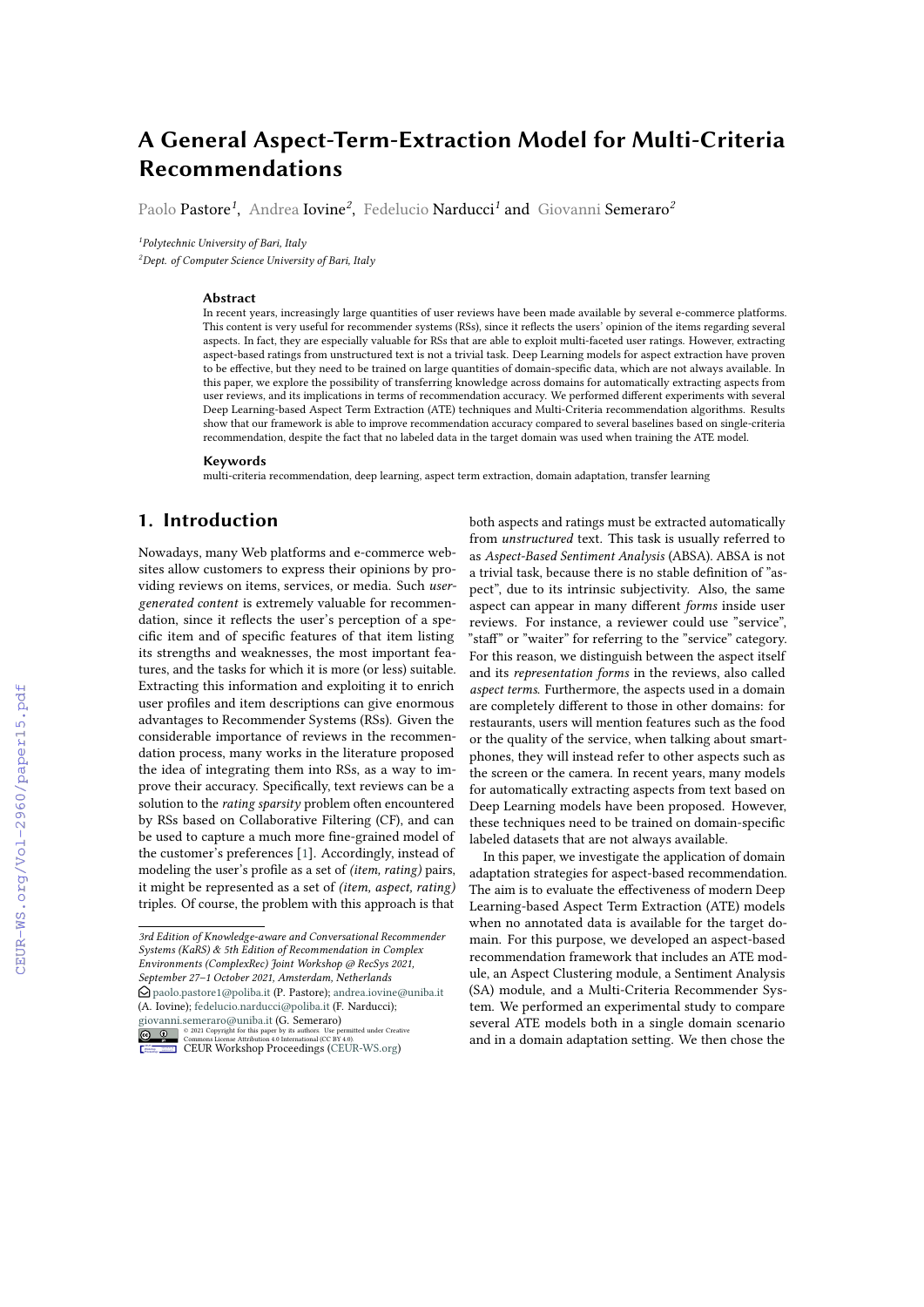model that obtained the best performance in both settings, i.e. the model that is most able to capture the essential, domain-invariant characteristics of aspect terms. Finally, we tested the framework in a recommendation scenario, to understand whether the models involved in this study actually improve the accuracy of RSs, compared to single-criteria recommendation baselines. This will prove that our framework is able to successfully extract fine-grained ratings from text, and exploit them for improving the quality of the recommendations.

In summary, the main contributions of this work are: (a) The definition of a novel framework for aspect-based recommendation, that can automatically extract aspectbased ratings from unstructured text (i.e. reviews) independently from the domain, using Deep Learning models; (b) An evaluation of the performance of Deep Learningbased ATE models in a domain adaptation setting (i.e. when no annotated data in the target domain is available); (c) An evaluation of the performance of our framework, compared to a set of single-criteria recommendation baselines, in terms of rating prediction accuracy.

# **2. Related work**

A great amount of work has been dedicated to researching techniques for enhancing RSs by using data extracted from reviews. Chen et al. [\[1\]](#page-8-0) and He et al. [\[2\]](#page-8-1) contain a review of the state of the art of review-aware RSs. There are three main types of approaches: *Word-based*, that consists of directly using words found in the review as the user profile; *Sentiment-based*, that aims to extract the user's overall rating of an item via Sentiment Analysis; *Aspect-based*, that exploits multi-faceted ratings from reviews.Our work is strictly focused on aspect-based recommendation, extracting explicit factors from text reviews rather than latent factors (such as in [\[3,](#page-8-2) [4,](#page-8-3) [5\]](#page-8-4)). The main advantage is that aspects can be also useful outside recommendation, e.g. for explanation.

Many works employ strategies such as topic modeling [\[6\]](#page-8-5), sentiment lexicons [\[7\]](#page-8-6), or rule-based systems [\[2,](#page-8-1) [8\]](#page-8-7) in order to extract aspect-based ratings from reviews for recommendation purposes. The experiments performed in these works prove that aspect-based ratings can indeed improve recommendation accuracy over single-criteria baselines. In our work, we plan to instead perform the ATE task by using techniques based on Deep Learning.

In Musto et al. [\[9\]](#page-8-8), ABSA is applied to a Multi-Criteria RS for the restaurant recommendation scenario using a tool called SABRE [\[10\]](#page-8-9), which is able to extract relevant aspects from review text using the Kullback-Leibler divergence [\[11\]](#page-8-10), as well as the rating assigned to each aspect. Aspects can also be organized into sub-aspects to obtain fine-grained information. Multi-criteria User-to-User and Item-to-Item CF algorithms were both proposed

as recommendation algorithms. Our work follows a similar approach. In our framework however, the ATE task is performed using state-of-the-art Deep Learning models.

ABSA has proven to be a very effective method for improving the accuracy, usefulness and persuasiveness of the recommendations. As a result, Natural Language Processing (NLP) research focused on improving ABSA and ATE models, and more resources have been made available for these tasks. Examples of such resources are the SemEval datasets [\[12,](#page-8-11) [13,](#page-8-12) [14\]](#page-8-13), and Hu and Liu [\[15\]](#page-8-14).

Earlier works on ATE proposed strategies such as association rule mining [\[15\]](#page-8-14), Conditional Random Fields (CRF) [\[16\]](#page-8-15), knowledge-based topic modeling [\[17\]](#page-8-16), or double propagation [\[18,](#page-8-17) [19\]](#page-9-0). In recent years, the success of Deep Learning models in Natural Language Processing tasks meant that research focus has moved towards using neural networks for ATE. Pavlopoulos and Androutsopoulos [\[20\]](#page-9-1) improved the method described in [\[15\]](#page-8-14) by using word embeddings generated via Word2Vec. Poria et al. [\[21\]](#page-9-2) used Convolutional Neural Networks (CNNs) and several word embedding strategies. Giannakopoulos et al. [\[22\]](#page-9-3) developed a model for both supervised and unsupervised ATE in large review datasets, based on Bi-Directional Long-Short Term Memory (Bi-LSTM) networks and CRF. Li and Lam [\[23\]](#page-9-4) propose a multitask learning framework for ATE and sentiment analysis based on LSTMs. Li et al. [\[24\]](#page-9-5) use aspect detection history and opinion summary to enhance the ATE model. Some works investigate the addition of dependency relationships in order to improve the accuracy of neural network-based models, such as Ye et al. [\[25\]](#page-9-6) and Luo et al. [\[26\]](#page-9-7).

Finally, some works are focused on developing ATE methods that can generalize over different domains, using transfer learning or domain adaptation approaches. An early example is Jakob and Gurevych [\[16\]](#page-8-15), which used a CRF-based approach. Ding et al. [\[27\]](#page-9-8) use RNNs combined with rule-based auxiliary labels. Wang and Pan [\[28\]](#page-9-9) incorporate dependency tree information using Recursive Neural Networks for both Aspect Term Extraction and Opinion Target Extraction tasks in order to transfer information between domains. Later, in [\[29\]](#page-9-10) they introduce Transferable Interactive Memory Networks (TIMN) that can effectively model a representation for aspect terms across domains. Marcacini et al. [\[30\]](#page-9-11) use transductive learning to map linguistic features of source and target domains in a heterogeneous network. Lee et al. [\[31\]](#page-9-12) propose a transfer learning approach for ATE that is based on sequentially fine-tuning pre-trained features over different product groups. Pereg et al. [\[32\]](#page-9-13) investigate the introduction of external syntactic features into a BERT-based model in order to exploit structural similarities of aspects across domains. Liang et al. [\[33\]](#page-9-14) exploit the correlation between coarse-grained aspect categories and fine-grained aspect terms via a multi-level recon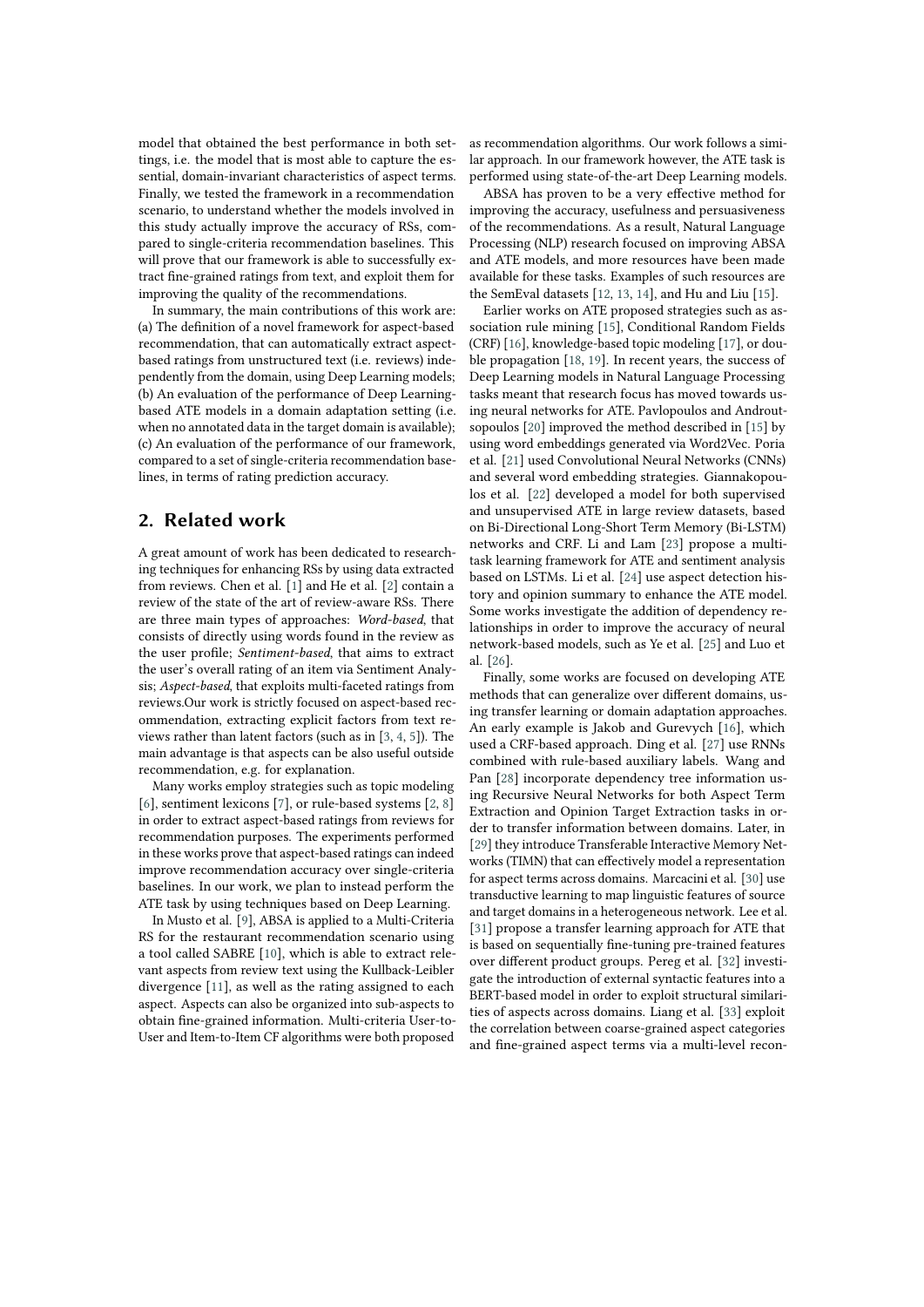struction mechanism. In our work, we not only evaluate the performance of several ATE approaches in a domain adaptation setting, but we also assess their effectiveness in improving the accuracy of the recommendations.

Recently, Da'u et al. [\[34\]](#page-9-15) investigated the application of Deep Learning aspect extraction models for recommendation. While this work has the same premise as ours, there are two major differences: first, the architecture used is based on CNNs, while we included several configurations based on residual LSTM and BERT. Second, their work relies on the presence of annotated ATE data for the target domain, and does not deal with domain adaptation.

Based on the analysis of the literature, we have identified a gap in the literature. In fact, the papers mentioned above either describe domain adaptation strategies for ATE, or employ ATE for recommendation purposes. To the best of our knowledge, none combine the two ideas together, by explicitly measuring the impact of domain adaptation on the quality of the recommendations. We believe that this is very important, especially due to the extreme scarcity of annotated datasets for training ATE systems, which hinders their applicability to the recommendation scenario.

# <span id="page-2-1"></span>**3. Aspect-based recommendation framework**

In this section, we describe a novel review-aware aspectbased recommendation framework that has been created for the purposes of this study. We exploit user reviews in order to go beyond item ratings, by extracting richer aspect-based evaluations. The main advantage of this framework is that it lets us discover new aspects directly from user reviews. Additionally, the aspect-based item ratings enrich the user profile, as they let us understand which aspects users care more about. Finally, they allow us to identify the individual strengths and weaknesses of each item from the user's point of view.

The proposed architecture is composed by several submodules as shown in the example in Figure [1.](#page-3-0) The first one is the ATE module which is in charge of identifying aspects mentioned in the user reviews, by extracting the corresponding aspect terms from the review text. The framework supports several ATE approaches, which will be detailed in Section [3.1.](#page-2-0)

The second component is the Aspect Clustering module, whose role is to group aspect terms that express similar concepts together into *aspects*. The Sentiment Analysis module works in parallel with the previous two. Its role is to extract the user's sentiment from the review in order to assign a score to each aspect term. Details on this step will be discussed in Section [3.2.](#page-3-1)

The outputs of the Aspect Clustering and Sentiment

Analysis modules are used to compose the aspect-based item ratings, which are organized into a 3-dimesional tensor (i.e. a tensor in which the first dimension represents the users, the second represents the items, and the third represents the aspect clusters) which is then passed to the Multi-Criteria recommendation algorithm. More details on this component are discussed in Section [3.3.](#page-4-0)

Figure [1](#page-3-0) shows an example of execution of our framework. Each review is split into atomic sentences, and then each sentence is given as input to both the ATE module and the SA module, in order to extract both aspect terms and ratings. In the example, starting from the sentence *"As always we had a great glass of wine while we waited"*, the ATE module extracts the *"glass of wine"* aspect term, and the SA module assigns a positive rating to it. The extracted aspect is then given as input to the Aspect Clustering module, that assigns it to the right cluster, i.e. *Beverage*. The cluster information and the predicted sentiments are used to generate the aspect-based ratings tensor. The Recommendation Algorithm takes this tensor as input for generating a list of recommendations.

### <span id="page-2-0"></span>**3.1. Aspect Term Extraction**

This section is focused on describing the ATE component of the framework. ATE is one of the sub-tasks of ABSA [\[14\]](#page-8-13).

Most approaches treat the task of extracting relevant aspects as a sequence labeling problem [\[21\]](#page-9-2), in which the review is first tokenized, and then each token is classified as either being an aspect term or not. A classifier can be trained by supplying supervised data, i.e. pre-annotated reviews. The standard schema for annotating reviews is the BIO tagging. According to this schema, three distinct labels can be associated to each token: *B* means that the token represents the beginning of an aspect term, *I* means that it represents the continuation of an aspect term, while *O* means that it is not an aspect term. This schema is shared with other sequence labeling tasks, such as Named Entity Recognition (NER).

Figure [2](#page-4-1) shows the architecture of the ATE module. For this task, we focused on techniques based on Deep Learning, which have proven to be the most promising in the state of the art. In our study, we focused on the well known BERT model and on the residual Bi-LSTM. BERT is one of the most recent pre-trained frameworks for NLP and it can be exploited for many tasks, including NER and ATE. The residual Bi-LSTM is a variant of the classical Bidirectional LSTM which was successfully used in other sequence labeling tasks such as Tran et al. [\[35\]](#page-9-16). It is composed of two stacked Bi-LSTM layers, where the sum of the output of the first and second layer is sent to the final softmax layer, instead of sending only the output of the second layer. Different embedding strategies have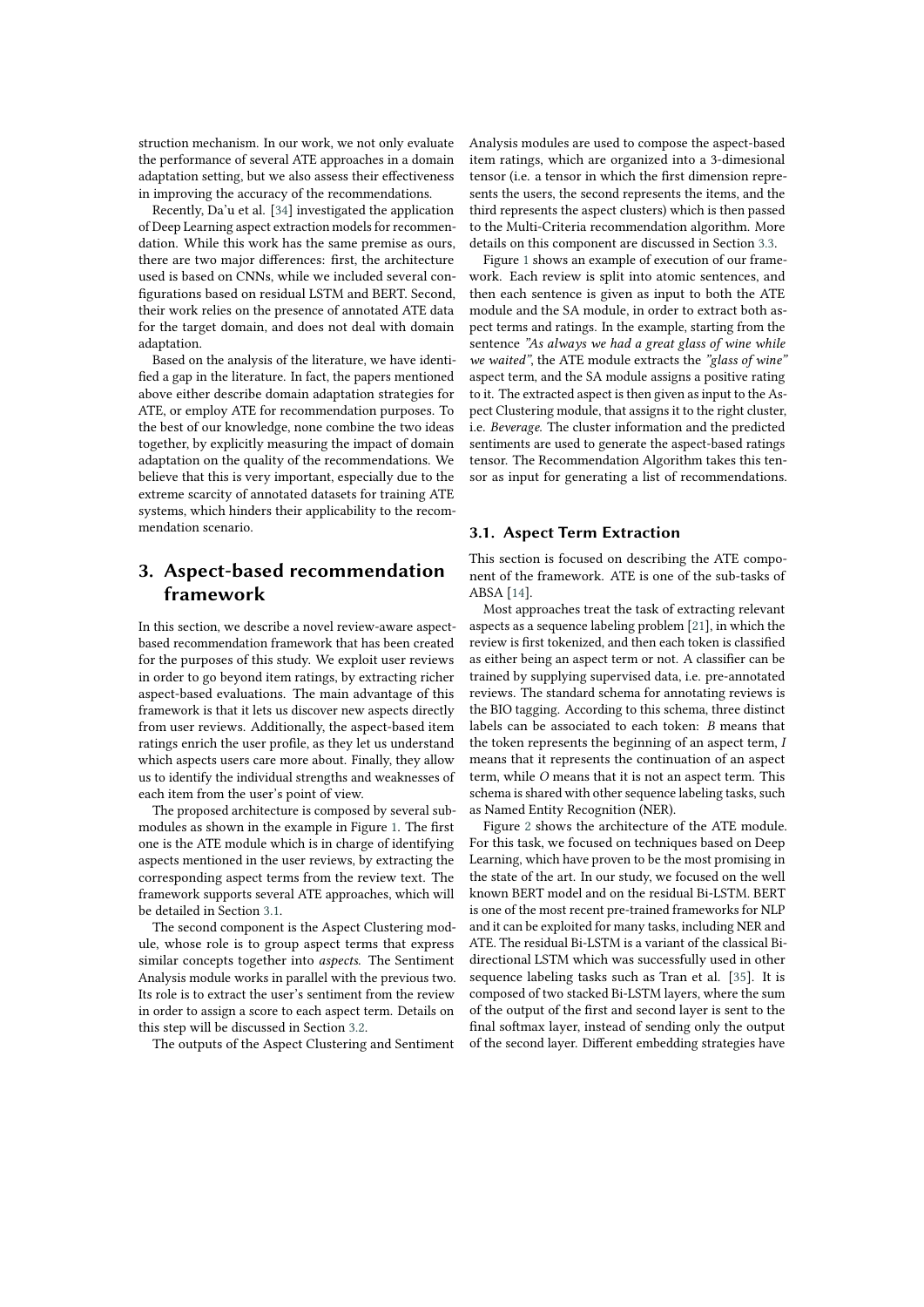

**Figure 1:** Example of recommendation process

been used in order to encode the tokens into real-valued vectors. In particular, we aim to use the ability to capture a contextual representation of words to learn a model that is *independent from the domain*, i.e. that is able to extract aspect terms from reviews of any domain. In this way, we can exploit a model trained on a given domain to extract aspect terms from another, unseen domain. Hence, the definition of *domain adaptation*.

The following is a list of all the ATE approaches that are included in the evaluation.

**Pre-trained Word2Vec-Residual LSTM.** Word2Vec is one of the first successful word embedding techniques, introduced in Mikolov et al. [\[36\]](#page-9-17). For this configuration, we employed embeddings that were previously trained from a part of the Google News datasets<sup>[1](#page-3-2)</sup>. The neural network architecture used in this configuration is the Residual Bi-directional Long-Short Term Memory (LSTM) described earlier.

**Pre-trained GloVe-Residual LSTM.** For this approach, we used a set of pre-trained embeddings from GloVe. GloVe is a model for distributed word representation, introduced in Pennington et al. [\[37\]](#page-10-0). It is developed as an open-source project at Stanford University, and the pre-trained embeddings are publicly available<sup>[2](#page-3-3)</sup>. The neural network architecture used is the Residual LSTM, like in the previous configurations.

**ELMo embeddings-Residual LSTM.** ELMo (Peters et al. [\[38\]](#page-10-1)) stands for Embeddings from Language Models, and is a novel contextualized embedding strategy. That is, instead of using a single vector for each word in the dictionary, ELMo looks at the entire sentence before assigning each word in it its embedding. The result is that

<span id="page-3-3"></span>[JESidu9WLMf44ffd0A8ZFmrxCPiKTDghc5hQCLUeQ](https://code.google.com/archive/p/word2vec/?fbclid=IwAR3poHsG_4PZdqfbR_JESidu9WLMf44ffd0A8ZFmrxCPiKTDghc5hQCLUeQ) <sup>2</sup>[https://nlp.stanford.edu/projects/glove/?fbclid=](https://nlp.stanford.edu/projects/glove/?fbclid=IwAR3JafEUyzBT5kwgdKHcQH20nQeTzG1NZs2_BHAhuOgaluO0HC7P5WW6EC8) <span id="page-3-0"></span>the embeddings generated by ELMo are deeply contextualized, and are more capable of handling polisemy. In this configuration, the architecture is defined as follows: an ELMo embedding layer is used, followed by the residual Bi-LSTM layers described in the previous configurations.

**BERT.** For this configuration, we employed BERT, introduced in Devlin et al. [\[39\]](#page-10-2), which has been successfully applied in a variety of NLP tasks such as NER and text classification. Specifically, we employed a pre-trained BERT model available from the PyTorch library<sup>[3](#page-3-4)</sup>. This model is then fine-tuned, i.e. its parameters are updated by training it on the ATE task. The NN architecture used by BERT is a multi-layer bidirectional Transformer encoder, as described in [\[39\]](#page-10-2).

### <span id="page-3-1"></span>**3.2. Aspect Term Clustering and Sentiment Analysis**

As stated in the Introduction, one of the main problems of extracting aspect-based ratings from reviews is that users may refer to the same aspect in many different forms. Therefore, a strategy for grouping together all aspect forms that refer to the same concept is needed. We propose to group aspect terms together based on their Word2Vec representation. In the case of multi-word aspect terms, we calculated the average of the embeddings of each word. We then perform a clustering task by using the K-means algorithm. This allows us to automatically group aspect terms into aspect categories in an unsupervised way.

We then used the VADER sentiment analysis model of-fered by the NLTK library<sup>[4](#page-3-5)</sup> to obtain the rating assigned to each aspect term in the review. Each review is split into atomic sentences, which are fed to the sentiment analyzer in order to predict their polarity. We then use this sentiment to assign a score to all the aspect terms

<span id="page-3-2"></span><sup>1</sup>[https://code.google.com/archive/p/](https://code.google.com/archive/p/word2vec/?fbclid=IwAR3poHsG_4PZdqfbR_JESidu9WLMf44ffd0A8ZFmrxCPiKTDghc5hQCLUeQ) [word2vec/?fbclid=IwAR3poHsG\\_4PZdqfbR\\_](https://code.google.com/archive/p/word2vec/?fbclid=IwAR3poHsG_4PZdqfbR_JESidu9WLMf44ffd0A8ZFmrxCPiKTDghc5hQCLUeQ)

[IwAR3JafEUyzBT5kwgdKHcQH20nQeTzG1NZs2\\_](https://nlp.stanford.edu/projects/glove/?fbclid=IwAR3JafEUyzBT5kwgdKHcQH20nQeTzG1NZs2_BHAhuOgaluO0HC7P5WW6EC8) [BHAhuOgaluO0HC7P5WW6EC8](https://nlp.stanford.edu/projects/glove/?fbclid=IwAR3JafEUyzBT5kwgdKHcQH20nQeTzG1NZs2_BHAhuOgaluO0HC7P5WW6EC8)

<span id="page-3-5"></span><span id="page-3-4"></span><sup>3</sup><https://pypi.org/project/pytorch-pretrained-bert/> <sup>4</sup><https://www.nltk.org/>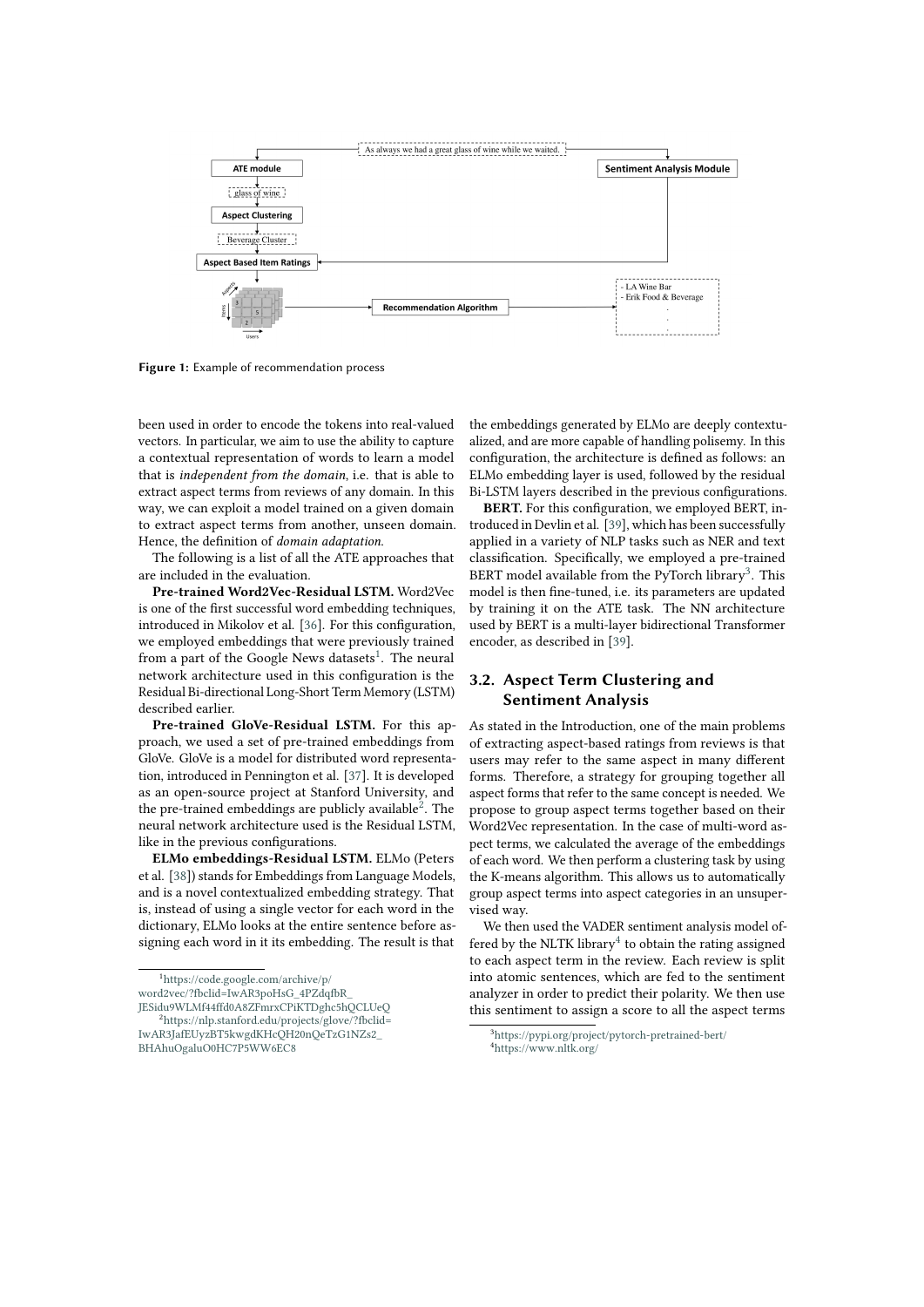

**Figure 2:** Execution of the ATE task with the residual Bi-LSTM and BERT

appearing in that sentence. The final output is the transformation of each review into a set of *(user, item, aspect, rating)* tuples. This information will be the input to the Multi-Criteria RS.

# <span id="page-4-0"></span>**3.3. Aspect-Based Multi-Criteria recommendation**

Once the proposed framework has extracted all aspectbased ratings from the reviews, the last step is the recommendation. Recommendations are generated via a multicriteria algorithm based on collaborative filtering [\[40\]](#page-10-3). For this purpose, we treated the sentiments extracted by our framework as the ratings given by the user to the item for each aspect. For each aspect that was not mentioned in the user review, we decided to assign the item's overall rating. This choice was made empirically, as it improved the performance of the recommendation algorithm. The rest of this section contains a description of the recommendation algorithms.

**User-to-User Multi-Criteria CF:** This is an extension of the *similarity-based* approaches for CF. The distance  $d(u_j, u_k)$  between users  $u_j$  and  $u_k$  is calculated using a multi-criteria distance function that takes the ratings given to each aspect into account (Equation 13 in [\[40\]](#page-10-3)). For a new user-item pair, we generate a neighborhood of top-n most similar users, and then we calculate the predicted overall rating using the adjusted weighted sum of the neighbor's ratings (Equation 3 in [\[40\]](#page-10-3)).

**Item-to-Item Multi-Criteria CF:** This is the multicriteria equivalent of the item-based CF technique. As for the previous technique, the distance  $d(i_j, i_k)$  between items is calculated using a multi-criteria distance function (Equation 5 in [\[9\]](#page-8-8)). For any given user-item pair, we generate a neighborhood of the top-n most similar items. The overall predicted rating is calculated using the itembased equivalent of the adjusted weighted sum approach found in [\[40\]](#page-10-3).

**Multi-Criteria SVD:** This approach is based on *Sin-*

<span id="page-4-1"></span>*gular Value Decomposition* (SVD), which is a matrix factorization technique. More details about the SVD technique can be found in Koren et al. [\[41\]](#page-10-4). This technique was originally developed for single-criteria RSs. In order to extend it to a multi-criteria scenario, we used a naive *aggregation function-based* approach [\[40,](#page-10-3) [42\]](#page-10-5): we divided the k-dimensional multi-criteria recommendation task into a set of  $k$  single-criteria tasks. This means that we trained  $k$  SVD models, one for each aspect  $a_c$ , for  $c \in \{1, ..., k\}$ . Each model predicts the rating for a specific aspect  $r_{a_c}(u, i)$ . In order to predict the overall rating  $r(u, i)$  for a given user  $u$  and an item i, we calculate an aggregate function:  $r(u, i) = f(r_{a_1}(u, i), ..., r_{a_k}(u, i))$ . In our case, the aggregate function is a simple average of the aspect-based ratings.

# **4. Evaluation**

This section describes the in-vitro experiment that we set up to evaluate the performance of our framework. The experiment is divided into two parts. First, we evaluate the ATE models that were described in Section [3.1,](#page-2-0) in order to determine which one has the best performance when trained in a domain adaptation scenario. The second step of the experiment is the recommendation test: we extract aspect-based ratings from a dataset of restaurant reviews using the best ATE model from the previous test, and then we evaluate each of the multi-criteria recommendation approaches discussed in Section [3.3](#page-4-0) in terms of their rating prediction accuracy. These approaches will also be compared to several baselines. This experiment will assess whether the multi-criteria recommendations generated by our framework are more accurate than the ones obtained by using single-criteria ratings.

### <span id="page-4-2"></span>**4.1. Evaluation of the ATE approaches**

We collected six datasets for the ATE task from the literature, three of which come from the SemEval ABSA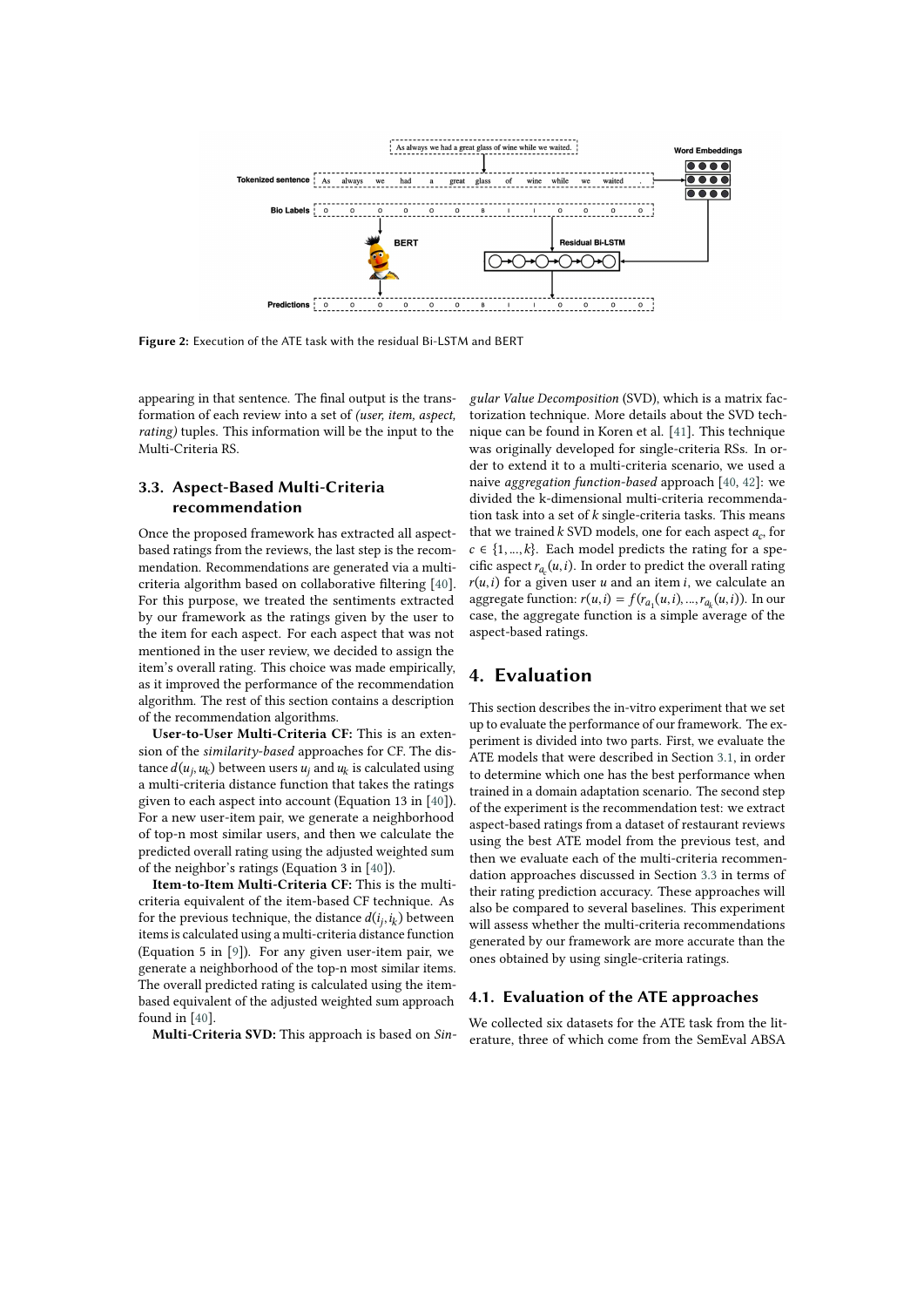<span id="page-5-0"></span>**Table 1** Description of the datasets

| <b>Dataset</b>                   | #Sentences | #Aspect terms |
|----------------------------------|------------|---------------|
| Restaurants (SemEval 2014-15-16) | 7841       | 8183          |
| Laptops (SemEval 2014)           | 3845       | 2918          |
| Hotels (SemEval 2015)            | 266        | 213           |
| Computers (Liu et al.)           | 531        | 363           |
| Speakers (Liu et al.)            | 689        | 454           |
| Routers (Liu et al.)             | 879        | 325           |

challenges with reviews about restaurants, laptops and hotels [\[12,](#page-8-11) [13,](#page-8-12) [14\]](#page-8-13), while the other three are found in Liu et al. [\[18\]](#page-8-17) and contain reviews about computers, speakers and routers. Table [1](#page-5-0) reports the number of sentences and aspect terms contained in each dataset.

A *single domain* study was conducted by training and testing each ATE model on the same dataset. Traintest split was performed via 5-fold cross validation. The metrics used to evaluate the performance are Precision, Recall, and F1-score. An aspect term was considered correctly recognized if all the tokens that compose it were correctly tagged by the system. Therefore, partial matches were not considered in the evaluation. For each configuration, we calculated the overall score by averaging the metrics obtained for each fold.

In addition to the single domain study, we performed a *domain adaptation* experiment, which tests each model's ability to generalize the ATE task onto a new, unseen domain. We performed six tests, one for each dataset. In each test, we used one dataset as the test set, and all remaining datasets as the training and development set, using a random 80-20 split.

Table [2](#page-6-0) describes the results of experiments. *Single* refers to the single domain tests, while *DA* refers to the domain adaptation tests. We report the Precision, Recall and F1-measure for each dataset and each model.

The table shows that the combination of ELMo embeddings with the residual Bi-LSTM is able to outperform all the other approaches, except for the domain adaptation scenario in the Laptop dataset, in which case BERT achieves slightly higher performance. Concerning the single domain experiment, it is also interesting to note that all four approaches perform better on the Restaurants dataset than on the Laptops dataset. This is not surprising, due to the fact that the Restaurants dataset is larger than the Laptops one. Even on the smaller datasets (Hotels, Speakers, Computers, Routers), ELMo still obtained the best performance.

However, the situation is less clear for the other approaches. On the Hotels dataset, which is the smallest one, GloVe and Word2Vec obtain second and third place, having a F1 of 0.612 and 0.528 respectively. BERT is again last, with 0.332, which may suggest that this approach is especially affected by training set size. An interesting observation can be made about the Routers dataset: despite

not being the smallest dataset, all approaches performed especially poorly on it.

In the domain adaptation test, ELMo outperforms the other three models in five out of six datasets. We also compare the scores obtained from the single domain and domain transfer tests. In the largest datasets, we can observe that the latter induces a substantial loss in F1 compared to the former: around 28% in the Restaurants domain, and around 47% in the Laptops domain. This loss can be attributed to the lack of domain-specific data in the respective domains. In the smaller datasets such as Hotels, the loss is either very small, or nonexistent. Similar observations can be made for the BERT approach in the larger datasets. In the smaller datasets however, the domain transfer configuration actually outperforms the single domain one. This gives more credibility to the hypothesis that BERT is more susceptible to training set size compared to ELMo. The GloVe and Word2Vec approaches show much larger losses. This is a clear indication that they are less capable of transferring knowledge on the ATE task from one domain to another.

Based on the results from this Section, we can say with enough confidence that ELMo is the approach that obtained the best performance in the ATE task. Not only it outperformed the other three approaches in the single domain setting, but it is also demonstrated a good ability to transfer the aspect extraction task over different domains. For this reason, we chose this approach as part of the ATE component of our framework.

### **4.2. Evaluation of the Recommender System**

We performed an experiment to measure our framework's recommendation accuracy. In particular, the objective of this experiment is to answer the following research questions:

RQ1: What is the impact of domain adaptation strategies for ATE on the quality of multi-criteria recommendations?

RQ2: How does our framework compare against several single-criteria baselines?

For this experiment, we employed the Yelp Recruiting Competition dataset<sup>[5](#page-5-1)</sup>, which contains restaurant reviews. This dataset is composed of 45, 981 users, 11, 537 items, and 229, 906 reviews, with a sparsity of around 99.95%. Each item in the dataset contains the user ID, the business ID, the review text, and an overall score given by the user on a 1-5 scale. The review set was also filtered by excluding all users that rated less than 10 items. The filtered dataset contains 4, 393 users, 10, 801 items, and 138, 301 reviews.

<span id="page-5-1"></span><sup>5</sup><https://www.kaggle.com/c/yelp-recruiting/data>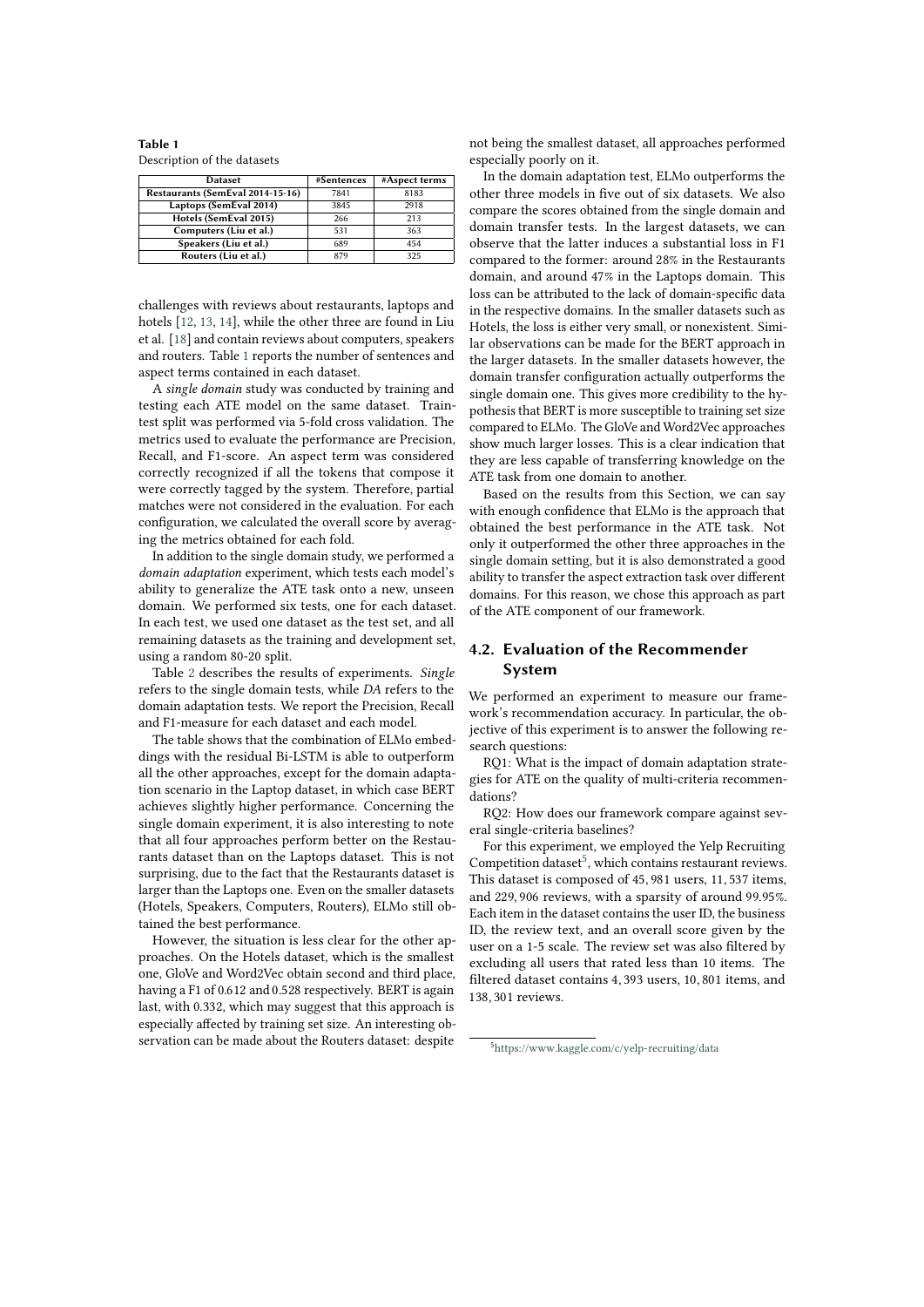|        | <b>Speakers</b> |       |             | <b>Computers</b> |       |       |             | Routers |       |             |             |       |                  |
|--------|-----------------|-------|-------------|------------------|-------|-------|-------------|---------|-------|-------------|-------------|-------|------------------|
|        |                 | ELMo  | <b>BERT</b> | GloVe            | W2V   | ELMo  | <b>BERT</b> | GloVe   | W2V   | <b>ELMo</b> | <b>BERT</b> | GloVe | W <sub>2</sub> V |
| Single |                 | 0.682 | 0.372       | 0.486            | 0.452 | 0.506 | 0.334       | 0.448   | 0.462 | 0.462       | 0.24        | 0.424 | 0.24             |
|        | R               | 0.516 | 0.4         | 0.338            | 0.38  | 0.521 | 0.286       | 0.306   | 0.394 | 0.388       | 0.168       | 0.226 | 0.14             |
|        | F <sub>1</sub>  | 0.576 | 0.38        | 0.39             | 0.408 | 0.514 | 0.3         | 0.332   | 0.41  | 0.406       | 0.188       | 0.29  | 0.174            |
| DA     | D               | 0.55  | 0.412       | 0.17             | 0.146 | 0.61  | 0.46        | 0.31    | 0.258 | 0.39        | 0.276       | 0.084 | 0.048            |
|        | R               | 0.534 | 0.54        | 0.19             | 0.216 | 0.452 | 0.486       | 0.26    | 0.304 | 0.428       | 0.444       | 0.076 | 0.056            |
|        | F1              | 0.534 | 0.464       | 0.178            | 0.176 | 0.52  | 0.472       | 0.282   | 0.28  | 0.408       | 0.336       | 0.078 | 0.052            |

<span id="page-6-0"></span>**Table 2** Results of the ATE task experiments

#### **Laptops Hotels Restaurants**<br> **BERT** | GloVe | W2V | ELMo | BERT | GloVe | W2V | ELMo | BERT | GloVe ELMo BERT GloVe W2V ELMo BERT GloVe W2V ELMo BERT GloVe W2V Single  $\textsf{P} \parallel \textsf{0.684} \parallel \textsf{0.514} \parallel \textsf{0.628} \parallel \textsf{0.604} \parallel \textsf{0.626} \parallel \textsf{0.4} \parallel \textsf{0.648} \parallel \textsf{0.568} \parallel \textsf{0.792} \parallel \textsf{0.692} \parallel \textsf{0.644} \parallel \textsf{0.646}$ R 0.68 0.514 0.622 0.632 0.63 0.308 0.596 0.5 0.784 0.706 0.642 0.638 F1 **0.676** 0.51 0.626 0.618 **0.624** 0.332 0.612 0.528 **0.784** 0.696 0.642 0.638 DA  $\textsf{P} \parallel \textsf{0.508} \parallel \textsf{0.436} \parallel \textsf{0.092} \parallel \textsf{0.08} \parallel \textsf{0.648} \parallel \textsf{0.592} \parallel \textsf{0.61} \parallel \textsf{0.542} \parallel \textsf{0.67} \parallel \textsf{0.59} \parallel \textsf{0.186} \parallel \textsf{0.186}$ R  $\vert$  0.282  $\vert$  0.31  $\vert$  0.04  $\vert$  0.046  $\vert$  0.624  $\vert$  0.672  $\vert$  0.552  $\vert$  0.464  $\vert$  0.496  $\vert$  0.364  $\vert$  0.096  $\vert$  0.096 F1 0.358 **0.36** 0.056 0.06 **0.632** 0.628 0.578 0.5 **0.564** 0.444 0.126 0.126

### **4.2.1. Experimental protocol**

The dataset was input to our framework, and all the steps described in Section [3](#page-2-1) were performed. Aspect terms were extracted by using the ELMo approach. For this experiment, we used two ATE models: one trained on all six datasets described in Section [4.1,](#page-4-2) and another was trained without the Restaurants datasets, which allows us to assess the difference in recommendation quality caused by the lack of annotated ATE training data in the target domain.

The aspect terms were then grouped together into  $k$  aspects, and ratings were assigned via the Sentiment Analysis component described in Section [3.2,](#page-3-1) which transformed each review into a  $k + 1$ -dimensional vector, containing the user's rating of the restaurant for each of the  $k$  aspects, plus the overall rating. We experimented with different sizes of  $k$  (10, 30 and 50) in order to increase the generality of the results. Finally, the aspect-based rating vectors were passed to the recommendation algorithms described in section [3.3.](#page-4-0) We evaluated the rating prediction accuracy of the algorithms by measuring the Mean Average Error (MAE). 10-fold cross-validation was performed on the dataset, and the MAE values for each fold were averaged together. For each of the three multi-criteria recommendation algorithms (User-to-user, Item-to-item, and SVD), we chose the combination of parameters that obtained the best results. These models were then compared against several baselines: singlecriteria user-to-user CF (with MSD and Pearson similarity measures), single-criteria item-to-item CF (with MSD and Pearson similarity measures), Singular Value Decomposition (SVD), and Non-negative Matrix Factorization (NMF), which were also trained and tested using 10-fold cross-validation. For both user-to-user and item-to-item CF baselines, we employed the variants that take into account the user and item means, to make them more comparable with the multi-criteria equivalents. This lets us understand whether the aspect-based ratings extracted by our framework actually cause an improvement in recommendation accuracy.

### **4.2.2. Results**

Table [3](#page-7-0) reports the results obtained by the three multicriteria recommendation algorithms supported by our framework, with different combinations of parameters. For the user-to-user and item-to-item algorithms, we chose to set the neighborhood size to 10, 20, 30, 80, and 200. We chose these numbers as using a higher number of neighbors caused a decrease in the accuracy. For all three algorithms, we can observe that the best performance is obtained by using 10 aspects. This means that by increasing the number of aspects, the performance decreases. This makes sense, since the effectiveness of the multicriteria distance metrics largely depend on the number of commonly rated aspects between the two users (or the two items). Increasing the number of aspects also increases the sparsity of the aspect-based ratings, which makes these metrics less effective. Table [3](#page-7-0) shows that the multi-criteria user-to-user algorithm performs best by setting the neighborhood size to 200, with a MAE of 0.8147 and 0.8155 respectively for the model trained with and without the Restaurants dataset. For the multicriteria item-to-item variant, the best neighborhood size is 80 for the model trained with the Restaurants dataset, and 200 for the model trained without it. In both the neighborhood-based models, we can observe that the model trained without the Restaurants dataset performs slightly worse than the one trained with all datasets. This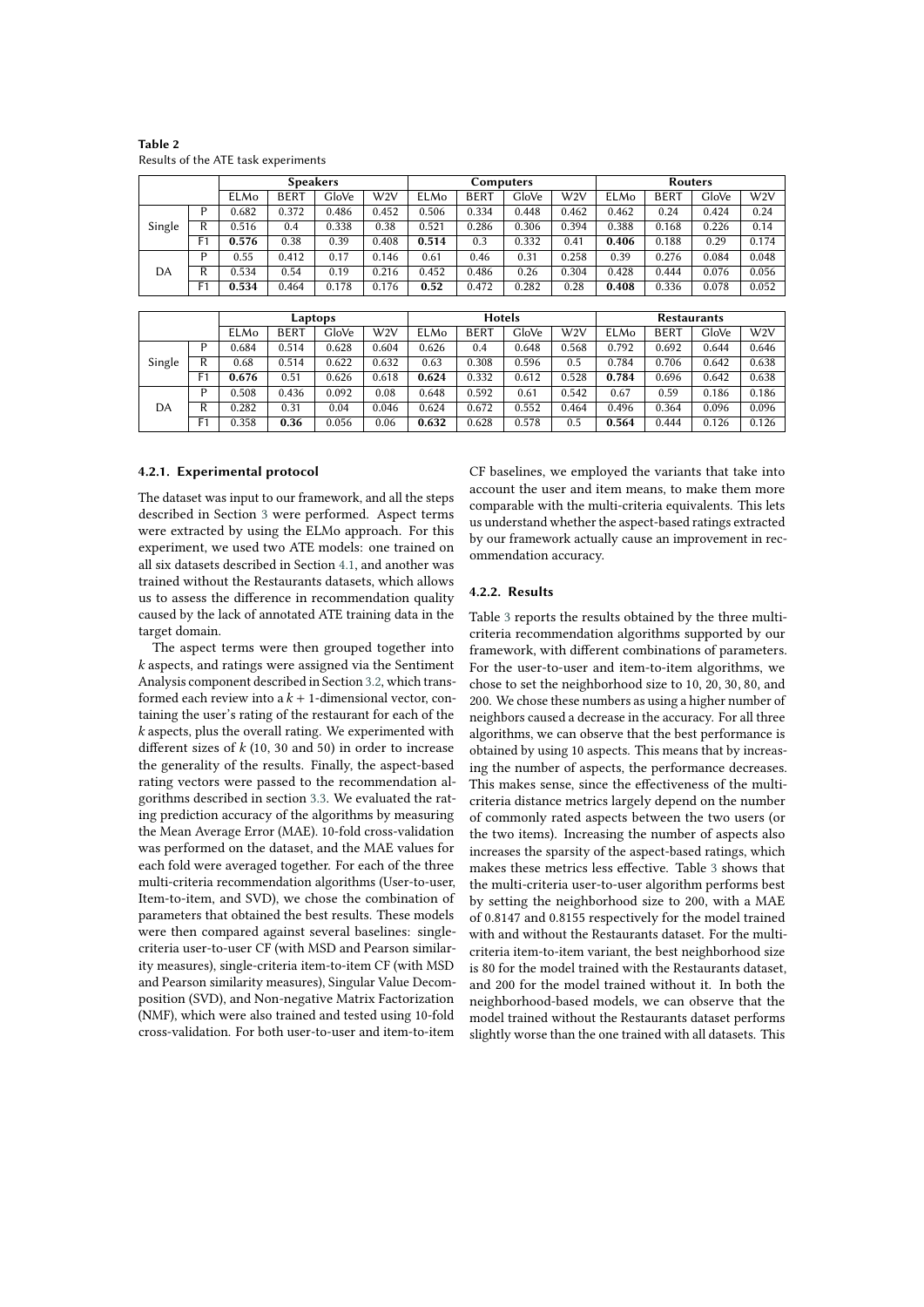#### <span id="page-7-0"></span>**Table 3**

|                 |     | 10 Aspects           |        | 30 Aspects |           | 50 Aspects           |        |  |
|-----------------|-----|----------------------|--------|------------|-----------|----------------------|--------|--|
| Algorithm       | #N. | W/O Rest.<br>W/Rest. |        | W/Rest.    | W/O Rest. | W/O Rest.<br>W/Rest. |        |  |
| <b>M.C. U2U</b> | 10  | 0.83                 | 0.8306 | 0.8314     | 0.8333    | 0.8329               | 0.8349 |  |
| <b>M.C. U2U</b> | 20  | 0.8196               | 0.8206 | 0.821      | 0.8228    | 0.8222               | 0.8244 |  |
| <b>M.C. U2U</b> | 30  | 0.8169               | 0.8178 | 0.8182     | 0.8199    | 0.8194               | 0.8214 |  |
| <b>M.C. U2U</b> | 80  | 0.8148               | 0.8157 | 0.8161     | 0.8176    | 0.8172               | 0.8191 |  |
| <b>M.C. U2U</b> | 200 | 0.8147               | 0.8155 | 0.8159     | 0.8174    | 0.817                | 0.8189 |  |
| <b>M.C. 121</b> | 10  | 0.831                | 0.8321 | 0.8333     | 0.8346    | 0.8347               | 0.8364 |  |
| <b>M.C. 121</b> | 20  | 0.8221               | 0.8228 | 0.8239     | 0.8252    | 0.8252               | 0.8269 |  |
| <b>M.C. 121</b> | 30  | 0.82                 | 0.8206 | 0.8216     | 0.8229    | 0.8228               | 0.8246 |  |
| <b>M.C. 121</b> | 80  | 0.8183               | 0.819  | 0.8199     | 0.8211    | 0.8211               | 0.8227 |  |
| <b>M.C. 121</b> | 200 | 0.8184               | 0.8189 | 0.8199     | 0.8211    | 0.8211               | 0.8227 |  |
| M.C. SVD        | ۰   | 0.8062               | 0.8053 | 0.8064     | 0.8069    | 0.8074               | 0.8081 |  |

Results for the Multi-Criteria algorithms (MAE). The best results for each algorithm are in italic. The best overall results are in bold.

### <span id="page-7-1"></span>**Table 4**

Results of the recommendation test. Best results are in bold.

| Configuration        | <b>MAE</b> |  |  |
|----------------------|------------|--|--|
| M.C. U2U (W/ Rest.)  | 0.8147     |  |  |
| M.C. U2U (W/O Rest.) | 0.8155     |  |  |
| $U2U$ (MSD)          | 0.8169     |  |  |
| U2U (Pearson)        | 0.8565     |  |  |
| M.C. 121 (W/ Rest.)  | 0.8183     |  |  |
| M.C. 121 (W/O Rest.) | 0.8189     |  |  |
| 121 (MSD)            | 0.8202     |  |  |
| 121 (Pearson)        | 0.8582     |  |  |
| M.C. SVD (W/ Rest.)  | 0.8062     |  |  |
| M.C. SVD (W/O Rest.) | 0.8053     |  |  |
| <b>SVD</b>           | 0.8107     |  |  |
| <b>NMF</b>           | 0.8737     |  |  |

is consistent with the observations made during the experiment described in section [4.1,](#page-4-2) i.e. the loss in recommendation accuracy may be caused by a loss in ATE accuracy. However, this is not true the multi-criteria SVD approach. In fact, the model trained without the Restaurants dataset achieved better performance (MAE: 0.8053) compared to the one trained on all datasets (MAE: 0.8062). This suggests that this approach is less susceptible to the aspect-based rating sparsity problem. A Wilcoxon test was performed to evaluate the significance of these differences. The test confirms that they are all significant ( $p < 0.01$ ). We can answer RQ1 by stating that that the proposed domain adaptation strategy for ATE does indeed cause a sensible loss in recommendation performance in the multi-criteria user-to-user and item-to-item algorithms. However, it also was associated to an equally small increase in the multi-criteria SVD algorithm.

Finally, in Table [4](#page-7-1) we compare the performance of our framework with the baselines described earlier. We evaluated the single-criteria user-to-user and item-to-item baselines by setting the neighborhood size to 10, 20, 30, 80, and 200, and reported the best performance for each baseline. The results show that all three multi-criteria algorithms are able to outperform their single-criteria equivalents. The best result overall is achieved by the multi-criteria SVD on the model trained without restaurants. In fact, even though it is based on a basic aggregation function-based approach, it managed to obtain a significant improvement over all baselines. A Wilcoxon statistical test was performed in order to verify the significance of the difference in MAE. The test was able to prove that indeed the multi-criteria SVD approach performed significantly better than all the baselines with  $p < 0.01$ . This allows us to confidently answer RQ2 by stating that our framework compares favorably against all the selected baselines even when no domain-specific ATE data was available during training. This proves that the proposed domain adaptation approach is able to effectively exploit review data in order to improve the

recommendation accuracy.

# **5. Conclusion**

In this paper, we presented an investigation on the use of domain adaptation strategies in order to perform Aspect Term Extraction without the need for domain-specific training data, as well as the impact of using this strategy in a multi-criteria recommender system. For this purpose, we developed an aspect-based recommendation framework that automatically extracts multi-criteria ratings from text reviews using state-of-the-art Deep Learning ATE models. We performed several experiments to evaluate the ATE component both in a single domain and in a domain adaptation setting in order to find the best model to use in the multi-criteria recommendation scenario. We trained the aspect term extraction component twice: with domain-specific data, and without domain-specific data, and tested several combinations of parameters and different multi-criteria recommendation algorithms in order to increase the generality of the results. In all cases, the framework was able to outperform single-criteria baselines, with small differences between the two models. Moreover, the proposed strategy improves the quality of the recommendations even when no domain-specific ATE training data is available.

The most important limitation to the validity of our experiment is related to the small amount of data available for the ATE task. However, it is worth noting that this is a limitation of the state of the art, since all works on the subject use the same datasets (or a subset of them) that we used in our work. As future work, we plan to extend this work by including more recent Deep Learning architectures for ATE. We also plan to extend the recommendation test, by including more multi-criteria recommendation algorithms, and by comparing our framework with systems that extract latent factors from reviews.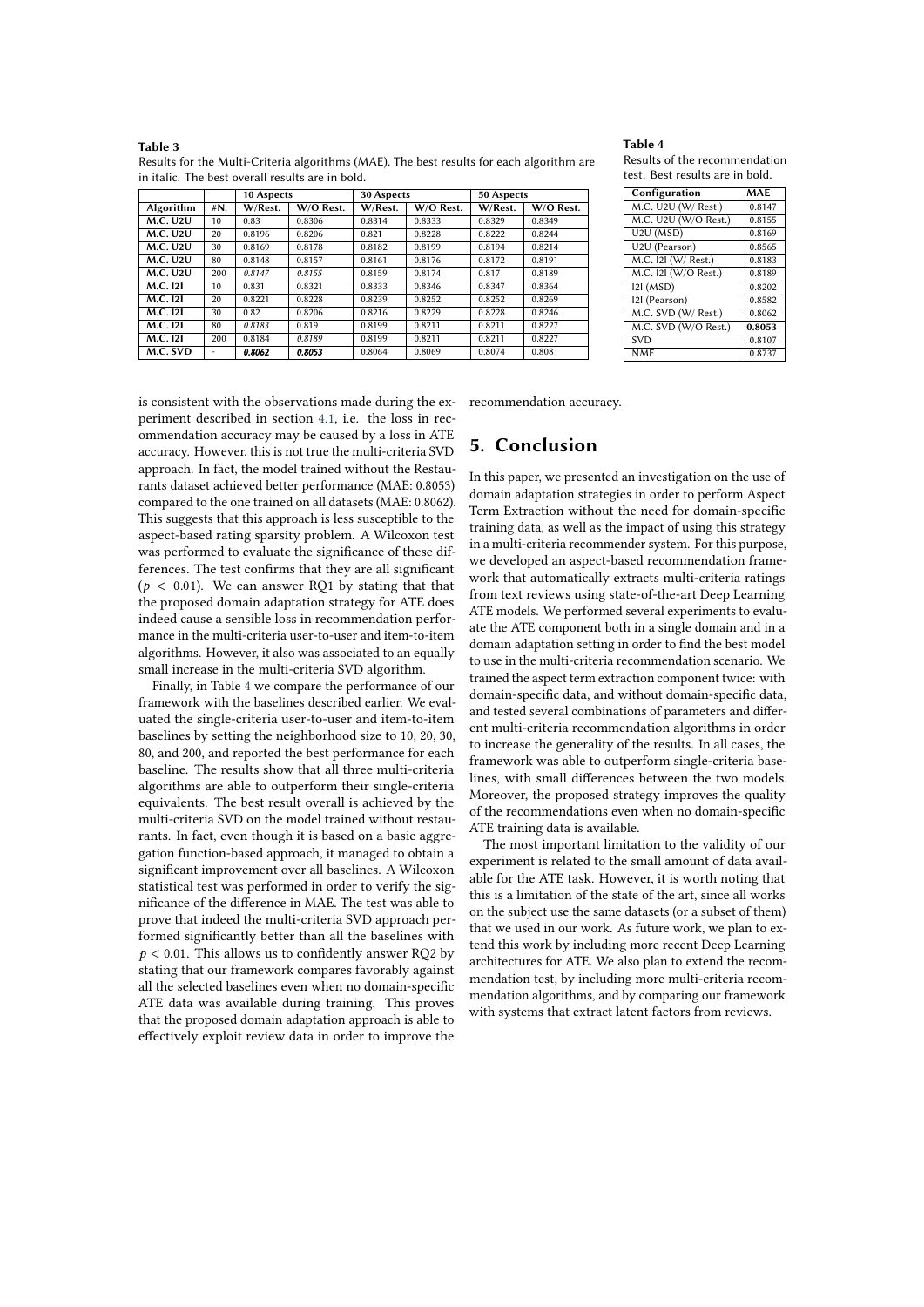# **References**

- <span id="page-8-0"></span>[1] L. Chen, G. Chen, F. Wang, Recommender systems based on user reviews: the state of the art, User Modeling and User-Adapted Interaction 25 (2015) 99–154. URL: [http://link.](http://link.springer.com/10.1007/s11257-015-9155-5) [springer.com/10.1007/s11257-015-9155-5.](http://link.springer.com/10.1007/s11257-015-9155-5) doi:10.  $1007 / s11257 - 015 - 9155 - 5.$
- <span id="page-8-1"></span>[2] X. He, T. Chen, M.-Y. Kan, X. Chen, TriRank: Review-aware Explainable Recommendation by Modeling Aspects, in: Proceedings of the 24th ACM International on Conference on Information and Knowledge Management - CIKM '15, ACM Press, Melbourne, Australia, 2015, pp. 1661–1670. URL: [http://dl.acm.org/citation.cfm?doid=2806416.](http://dl.acm.org/citation.cfm?doid=2806416.2806504) [2806504.](http://dl.acm.org/citation.cfm?doid=2806416.2806504) doi:10.1145/2806416.2806504.
- <span id="page-8-2"></span>[3] R. Catherine, W. Cohen, Transnets: Learning to transform for recommendation, in: Proceedings of the eleventh ACM conference on recommender systems, 2017, pp. 288–296.
- <span id="page-8-3"></span>[4] S. Seo, J. Huang, H. Yang, Y. Liu, Representation learning of users and items for review rating prediction using attention-based convolutional neural network, in: International Workshop on Machine Learning Methods for Recommender Systems, 2017.
- <span id="page-8-4"></span>[5] P. Li, A. Tuzhilin, Latent multi-criteria ratings for recommendations, in: Proceedings of the 13th ACM Conference on Recommender Systems, 2019, pp. 428–431.
- <span id="page-8-5"></span>[6] Q. Diao, M. Qiu, C.-Y. Wu, A. J. Smola, J. Jiang, C. Wang, Jointly modeling aspects, ratings and sentiments for movie recommendation (JMARS), in: Proceedings of the 20th ACM SIGKDD international conference on Knowledge discovery and data mining - KDD '14, ACM Press, New York, New York, USA, 2014, pp. 193–202. URL: [http://dl.acm.org/](http://dl.acm.org/citation.cfm?doid=2623330.2623758) [citation.cfm?doid=2623330.2623758.](http://dl.acm.org/citation.cfm?doid=2623330.2623758) doi:10.1145/ 26 2 3 3 3 0 . 2 6 2 3 7 5 8 .
- <span id="page-8-6"></span>[7] Y. Zhang, G. Lai, M. Zhang, Y. Zhang, Y. Liu, S. Ma, Explicit factor models for explainable recommendation based on phrase-level sentiment analysis, in: Proceedings of the 37th international ACM SIGIR conference on Research & development in information retrieval - SIGIR '14, ACM Press, Gold Coast, Queensland, Australia, 2014, pp. 83–92. URL: [http://dl.acm.org/citation.cfm?doid=2600428.](http://dl.acm.org/citation.cfm?doid=2600428.2609579) [2609579.](http://dl.acm.org/citation.cfm?doid=2600428.2609579) doi:10.1145/2600428.2609579.
- <span id="page-8-7"></span>[8] K. Bauman, B. Liu, A. Tuzhilin, Recommending Items with Conditions Enhancing User Experiences Based on Sentiment Analysis of Reviews., in: CBRecSys@ RecSys, 2016, pp. 19–22.
- <span id="page-8-8"></span>[9] C. Musto, M. de Gemmis, G. Semeraro, P. Lops, A Multi-criteria Recommender System Exploiting Aspect-based Sentiment Analysis of Users' Reviews, in: Proceedings of the Eleventh ACM

Conference on Recommender Systems - RecSys '17, ACM Press, Como, Italy, 2017, pp. 321–325. URL: [http://dl.acm.org/citation.cfm?doid=3109859.](http://dl.acm.org/citation.cfm?doid=3109859.3109905) [3109905.](http://dl.acm.org/citation.cfm?doid=3109859.3109905) doi:10.1145/3109859.3109905.

- <span id="page-8-9"></span>[10] A. Caputo, P. Basile, M. de Gemmis, P. Lops, G. Semeraro, G. Rossiello, SABRE: A Sentiment Aspect-Based Retrieval Engine, in: C. Lai, A. Giuliani, G. Semeraro (Eds.), Information Filtering and Retrieval: DART 2014: Revised and Invited Papers, Studies in Computational Intelligence, Springer International Publishing, Cham, 2017, pp. 63–78. URL: [https://doi.org/10.1007/978-3-319-46135-9\\_4.](https://doi.org/10.1007/978-3-319-46135-9_4) doi:10.1007/978-3-319-46135-9\_4.
- <span id="page-8-10"></span>[11] J. M. Joyce, Kullback-Leibler Divergence, Springer Berlin Heidelberg, Berlin, Heidelberg, 2011, pp. 720–722. URL: [https:](https://doi.org/10.1007/978-3-642-04898-2_327) [//doi.org/10.1007/978-3-642-04898-2\\_327.](https://doi.org/10.1007/978-3-642-04898-2_327) doi:10.1007/978-3-642-04898-2 327.
- <span id="page-8-11"></span>[12] M. Pontiki, D. Galanis, J. Pavlopoulos, H. Papageorgiou, I. Androutsopoulos, S. Manandhar, SemEval-2014 Task 4: Aspect Based Sentiment Analysis  $(2014)$  9.
- <span id="page-8-12"></span>[13] M. Pontiki, D. Galanis, H. Papageorgiou, S. Manandhar, I. Androutsopoulos, Semeval-2015 task 12: Aspect based sentiment analysis, in: Proceedings of the 9th international workshop on semantic evaluation (SemEval 2015), 2015, pp. 486–495.
- <span id="page-8-13"></span>[14] M. Pontiki, D. Galanis, H. Papageorgiou, I. Androutsopoulos, S. Manandhar, A.-S. Mohammad, M. Al-Ayyoub, Y. Zhao, B. Qin, O. De Clercq, SemEval-2016 Task 5: Aspect Based Sentiment Analysis, in: Proceedings of the 10th International Workshop on Semantic Evaluation (SemEval-2016), 2016, pp. 19–30.
- <span id="page-8-14"></span>[15] M. Hu, B. Liu, Mining and summarizing customer reviews, in: Proceedings of the tenth ACM SIGKDD international conference on Knowledge discovery and data mining, KDD '04, Association for Computing Machinery, Seattle, WA, USA, 2004, pp. 168–177. URL: [https://doi.org/10.1145/1014052.](https://doi.org/10.1145/1014052.1014073) [1014073.](https://doi.org/10.1145/1014052.1014073) doi:10.1145/1014052.1014073.
- <span id="page-8-15"></span>[16] N. Jakob, I. Gurevych, Extracting opinion targets in a single-and cross-domain setting with conditional random fields, in: Proceedings of the 2010 conference on empirical methods in natural language processing, Association for Computational Linguistics, 2010, pp. 1035–1045.
- <span id="page-8-16"></span>[17] Z. Chen, A. Mukherjee, B. Liu, M. Hsu, M. Castellanos, R. Ghosh, Exploiting domain knowledge in aspect extraction, in: Proceedings of the 2013 Conference on Empirical Methods in Natural Language Processing, 2013, pp. 1655–1667.
- <span id="page-8-17"></span>[18] Q. Liu, Z. Gao, B. Liu, Y. Zhang, Automated rule selection for aspect extraction in opinion mining, in: Twenty-Fourth International Joint Conference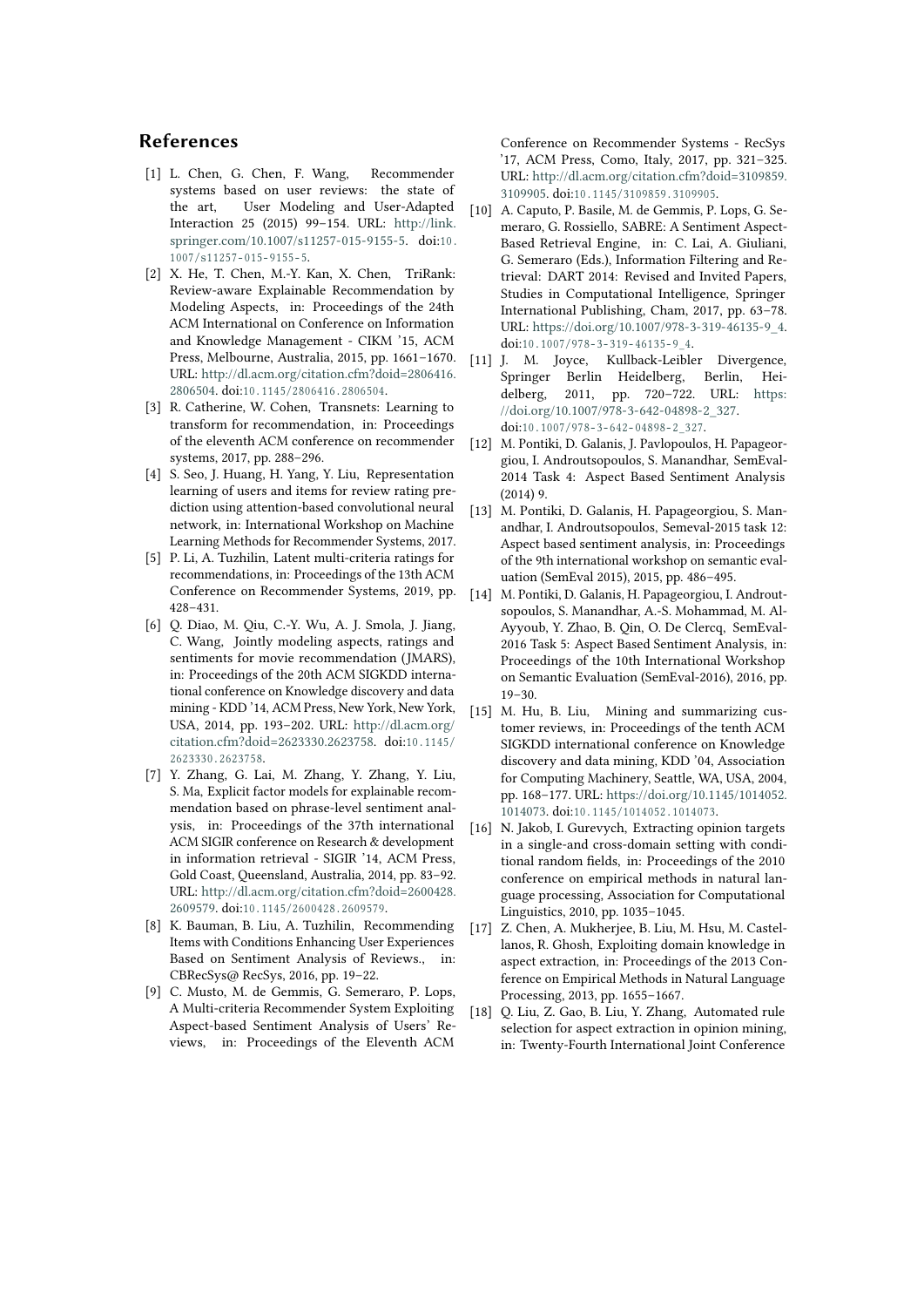on Artificial Intelligence, 2015.

- <span id="page-9-0"></span>[19] Q. Liu, B. Liu, Y. Zhang, D. S. Kim, Z. Gao, Improving opinion aspect extraction using semantic similarity and aspect associations, in: Thirtieth AAAI Conference on Artificial Intelligence, 2016.
- <span id="page-9-1"></span>[20] J. Pavlopoulos, I. Androutsopoulos, Aspect Term Extraction for Sentiment Analysis: New Datasets, New Evaluation Measures and an Improved Unsupervised Method, in: Proceedings of the 5th Workshop on Language Analysis for Social Media (LASM), Association for Computational Linguistics, Gothenburg, Sweden, 2014, pp. 44–52. URL: [http:](http://aclweb.org/anthology/W14-1306) [//aclweb.org/anthology/W14-1306.](http://aclweb.org/anthology/W14-1306) doi:10.3115/v1/  $W14 - 1306$ .
- <span id="page-9-2"></span>[21] S. Poria, E. Cambria, A. Gelbukh, Aspect extraction for opinion mining with a deep convolutional neural network, Knowledge-Based Systems 108 (2016) 42–49. URL: [https://linkinghub.elsevier.](https://linkinghub.elsevier.com/retrieve/pii/S0950705116301721) [com/retrieve/pii/S0950705116301721.](https://linkinghub.elsevier.com/retrieve/pii/S0950705116301721) doi:10.1016/ j. knosys. 2016.06.009.
- <span id="page-9-3"></span>[22] A. Giannakopoulos, C. Musat, A. Hossmann, M. Baeriswyl, Unsupervised Aspect Term Extraction with B-LSTM & CRF using Automatically Labelled Datasets, in: Proceedings of the 8th Workshop on Computational Approaches to Subjectivity, Sentiment and Social Media Analysis, 2017, pp. 180–188.
- <span id="page-9-4"></span>[23] X. Li, W. Lam, Deep Multi-Task Learning for Aspect Term Extraction with Memory Interaction, in: Proceedings of the 2017 Conference on Empirical Methods in Natural Language Processing, Association for Computational Linguistics, Copenhagen, Denmark, 2017, pp. 2886–2892. URL: [http://aclweb.org/](http://aclweb.org/anthology/D17-1310) [anthology/D17-1310.](http://aclweb.org/anthology/D17-1310) doi:10.18653/v1/D17-1310.
- <span id="page-9-5"></span>[24] X. Li, L. Bing, P. Li, W. Lam, Z. Yang, Aspect term extraction with history attention and selective transformation, in: Proceedings of the 27th International Joint Conference on Artificial Intelligence, 2018, pp. 4194–4200.
- <span id="page-9-6"></span>[25] H. Ye, Z. Yan, Z. Luo, W. Chao, Dependency-Tree Based Convolutional Neural Networks for Aspect Term Extraction, in: J. Kim, K. Shim, L. Cao, J.-G. Lee, X. Lin, Y.-S. Moon (Eds.), Advances in Knowledge Discovery and Data Mining, volume 10235, Springer International Publishing, Cham, 2017, pp. 350–362. URL: [http://link.springer.](http://link.springer.com/10.1007/978-3-319-57529-2_28) [com/10.1007/978-3-319-57529-2\\_28.](http://link.springer.com/10.1007/978-3-319-57529-2_28) doi:10.1007/ 978-3-319-57529-2 28, series Title: Lecture Notes in Computer Science.
- <span id="page-9-7"></span>[26] H. Luo, T. Li, B. Liu, B. Wang, H. Unger, Improving aspect term extraction with bidirectional dependency tree representation, IEEE/ACM Transactions on Audio, Speech, and Language Processing 27 (2019) 1201–1212. Publisher: IEEE.
- <span id="page-9-8"></span>[27] Y. Ding, J. Yu, J. Jiang, Recurrent neural networks

with auxiliary labels for cross-domain opinion target extraction, in: Thirty-First AAAI Conference on Artificial Intelligence, 2017.

- <span id="page-9-9"></span>[28] W. Wang, S. J. Pan, Recursive Neural Structural Correspondence Network for Cross-domain Aspect and Opinion Co-Extraction, in: Proceedings of the 56th Annual Meeting of the Association for Computational Linguistics (Volume 1: Long Papers), Association for Computational Linguistics, Melbourne, Australia, 2018, pp. 2171–2181. URL: [http://aclweb.org/anthology/P18-1202.](http://aclweb.org/anthology/P18-1202) doi:10. 18653/v1/P18-1202.
- <span id="page-9-10"></span>[29] W. Wang, S. J. Pan, Transferable interactive memory network for domain adaptation in fine-grained opinion extraction, in: Proceedings of the AAAI Conference on Artificial Intelligence, volume 33, 2019, pp. 7192–7199. Issue: 01.
- <span id="page-9-11"></span>[30] R. M. Marcacini, R. G. Rossi, I. P. Matsuno, S. O. Rezende, Cross-domain aspect extraction for sentiment analysis: A transductive learning approach, Decision Support Systems 114 (2018) 70–80. URL: [http://www.sciencedirect.com/science/](http://www.sciencedirect.com/science/article/pii/S0167923618301386) [article/pii/S0167923618301386.](http://www.sciencedirect.com/science/article/pii/S0167923618301386) doi:10.1016/j.dss. 2018.08.009.
- <span id="page-9-12"></span>[31] Y. Lee, M. Chung, S. Cho, J. Choi, Extraction of Product Evaluation Factors with a Convolutional Neural Network and Transfer Learning, Neural Processing Letters 50 (2019) 149–164. URL: [https:](https://doi.org/10.1007/s11063-018-9964-8) [//doi.org/10.1007/s11063-018-9964-8.](https://doi.org/10.1007/s11063-018-9964-8) doi:10.1007/  $s11063 - 018 - 9964 - 8.$
- <span id="page-9-13"></span>[32] O. Pereg, D. Korat, M. Wasserblat, Syntactically Aware Cross-Domain Aspect and Opinion Terms Extraction, in: Proceedings of the 28th International Conference on Computational Linguistics, International Committee on Computational Linguistics, Barcelona, Spain (Online), 2020, pp. 1772–1777. URL: [https://www.aclweb.org/](https://www.aclweb.org/anthology/2020.coling-main.158) [anthology/2020.coling-main.158.](https://www.aclweb.org/anthology/2020.coling-main.158) doi:10.18653/v1/ 2020.coling-main.158.
- <span id="page-9-14"></span>[33] T. Liang, W. Wang, F. Lv, Weakly Supervised Domain Adaptation for Aspect Extraction via Multilevel Interaction Transfer, IEEE Transactions on Neural Networks and Learning Systems (2021). Publisher: IEEE.
- <span id="page-9-15"></span>[34] A. Da'u, N. Salim, I. Rabiu, A. Osman, Recommendation system exploiting aspect-based opinion mining with deep learning method, Information Sciences 512 (2020) 1279–1292. Publisher: Elsevier.
- <span id="page-9-16"></span>[35] O. Tran, A. MacKinlay, A. J. Yepes, Named Entity Recognition with stack residual LSTM and trainable bias decoding, arXiv:1706.07598 [cs] (2017). URL: [http://arxiv.org/abs/1706.07598,](http://arxiv.org/abs/1706.07598) arXiv: 1706.07598.
- <span id="page-9-17"></span>[36] T. Mikolov, K. Chen, G. Corrado, J. Dean, Efficient Estimation of Word Representations in Vector Space, arXiv:1301.3781 [cs] (2013). URL: [http:](http://arxiv.org/abs/1301.3781)